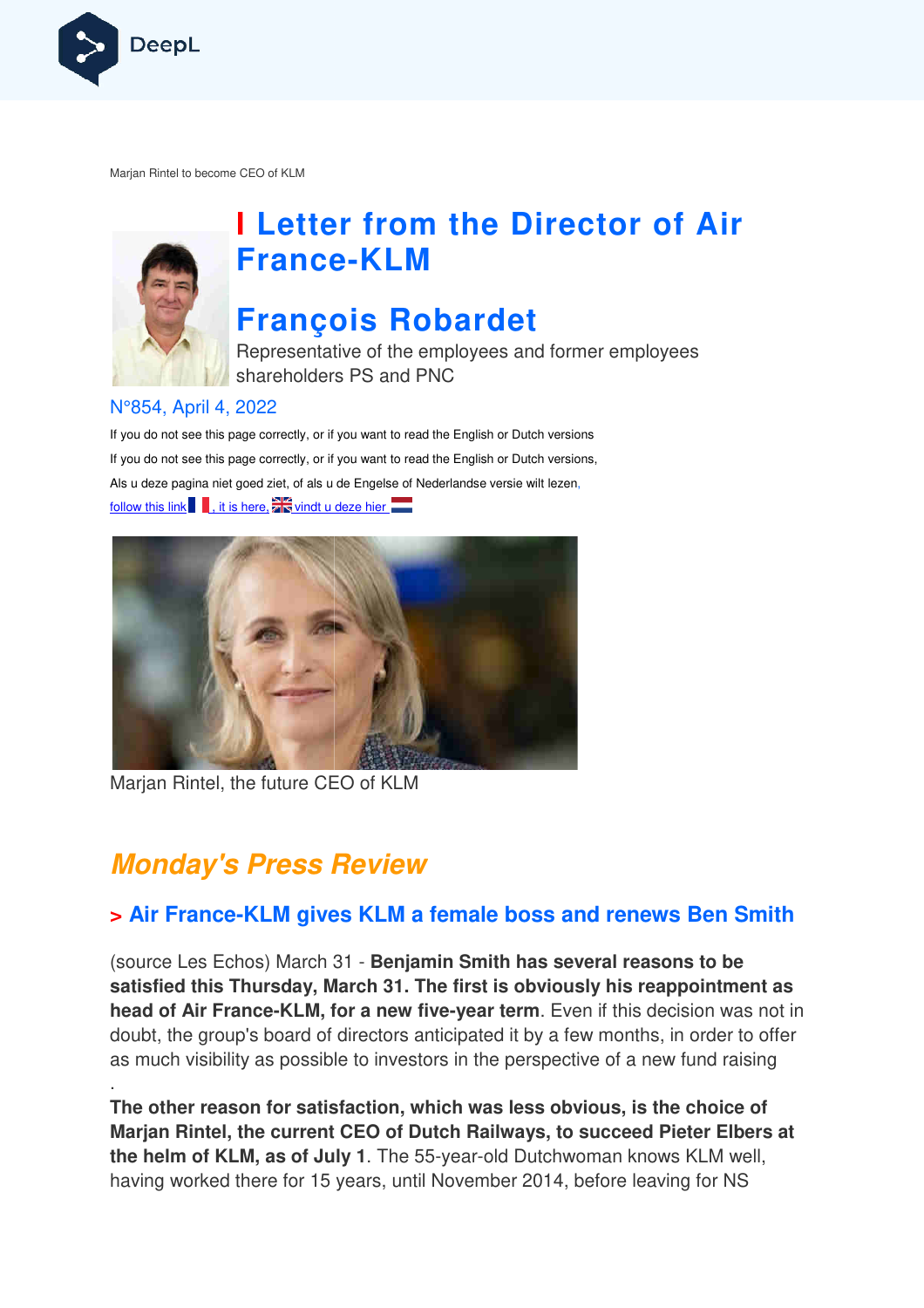(Nederlandse Spoorwegen), the Dutch equivalent of SNCF.

According to our information, Marjan Rintel's candidacy won out in the final stretch over Pieter Bootsma, the current head of revenue management at Air France-KLM, who could nevertheless boast much more experience at KLM. He also seemed to have the preference of the Dutch company's works council, where employee representatives sit. When the **appointment was announced, KLM union representatives expressed their dissatisfaction at not having been involved in the decision**, and some even mentioned the possibility of legal action. However, Marjan Rintel had the double advantage of not only having the preference of Benjamin Smith and the Dutch government, and in particular of its finance minister, Sigrid Kaag, but also of not having been involved in the quarrels between the group's French staff and KLM's management, as well as in the various pitched battles between Ben Smith and Pieter Elbers. "**She is a copy of Anne Rigail**," says a good connoisseur of the group, referring to the **mix of skills and diplomacy** of the Air France CEO. **Two qualities that will be necessary for the new KLM boss to calm the situation internally and continue cost reduction efforts.** 

 In addition to the announcement that Pieter Elbers will be leaving the company, **the Dutch company is facing hostility from part of the socialist and green government coalition, which wants to impose new restrictions,** such as tripling the tax on airline tickets, and a further 15% reduction in costs

, **before any decision is taken on its participation in a recapitalization. These announcements by the board of directors, together with the visible easing of oil prices and the geostrategic risks linked to the war in Ukraine, should help clear the way for a new capital increase for Air France-KLM before the end of the year**. After having fallen, the group's share price has indeed returned to an upward trajectory in recent days. However, we will probably have to wait for the publication of the quarterly results, on May 5, to see more clearly on this issue.

**My comment:** The arrival of Marjan Rintel at the head of KLM marks a turning point in the life of the Franco-Dutch group.

In the space of four years, the most senior executives of the Air France-KLM group have been replaced.

Jean-Marc Janaillac, Pieter Elbers, Franck Terner and Frédéric Gagey have been replaced by Anne-Marie Couderc, Ben Smith, Marjan Rintel, Anne Rigail and Steven Zaat.

Their task will be arduous: they will have to recapitalize the group and implement the strategic plan, the broad outlines of which were presented in the fall of 2019, a few weeks before the beginning of the health crisis (read my letter 729).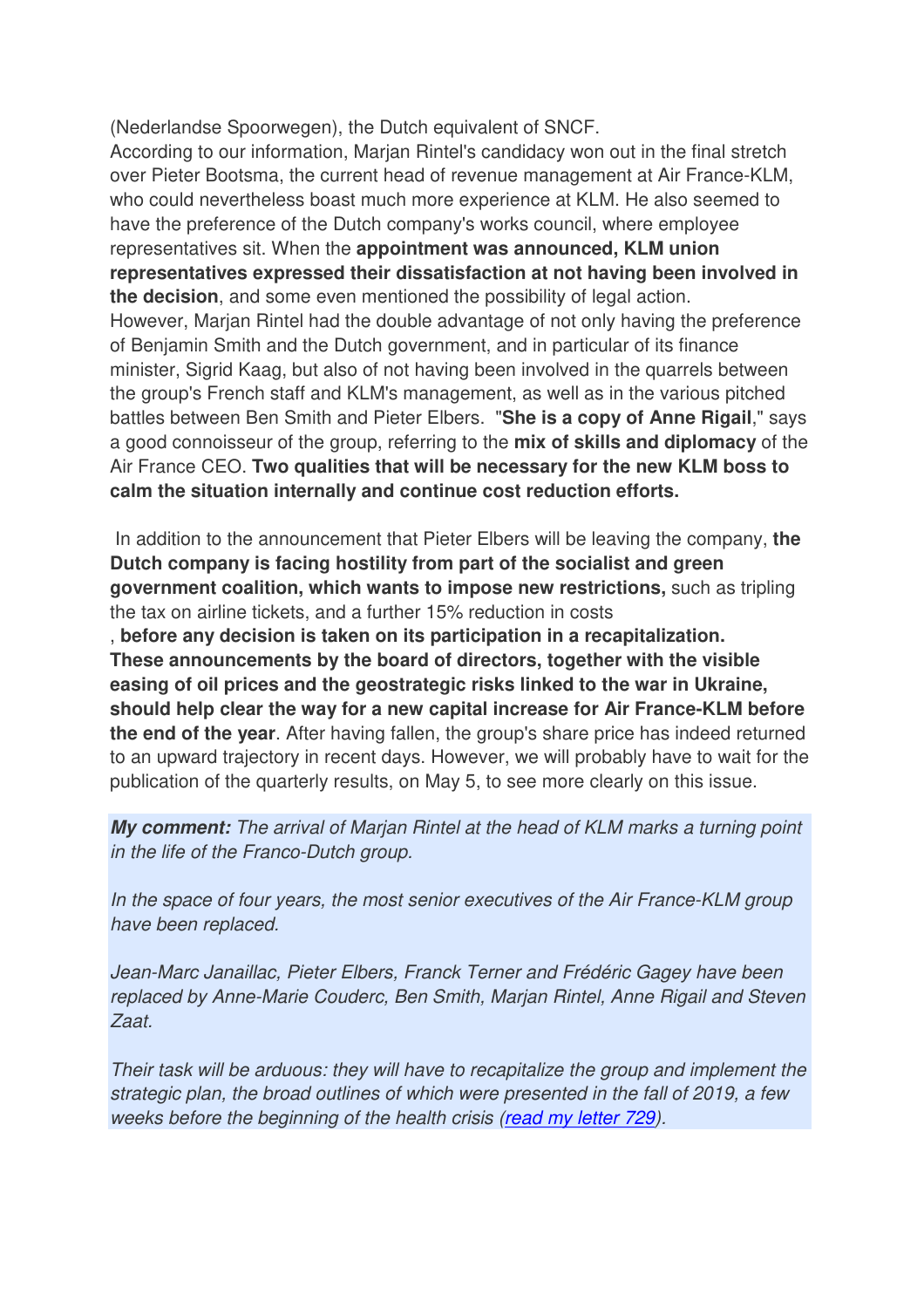#### **> Dutch Cabinet wants to raise flight tax to 24 euros per ticket**

(source Rtlnieuws) March 29 - **The Cabinet wants to triple the flight tax that has been collected since last year**. Currently, travelers pay about 8 euros per ticket. This amount should increase to about 24 euros next year.

Thus, the firm wants to make flying "relatively less attractive". That's according to **a letter on the** so-called **recovery and resilience plan that Minister Sigrid Kaag (Finance) sent** to the Lower House today. **The proceeds of the flight tax, currently about 200 million euros per year, should increase to 600 million euros in 2023**.

The tax applies only to departing passengers. Transfer passengers in the Netherlands will not have to pay the tax.

(...)

**The firm assumes that the consequences "in the short term are relatively limited".** Some people will refrain from travelling, others will choose another means of transport or travel to foreign airports. But some will continue to fly, the firm assumes.

**My comment:** The new Dutch government, in place since the beginning of the year, is increasing the pressure on airlines.

By introducing an identical tax whatever the duration of the flights, it clearly shows its priority: to encourage travelers to prefer the train to the plane for short trips.

For their part, the airlines are insisting that the proceeds of the environmental taxes be allocated to the search for alternatives to kerosene. They are finding it difficult to make themselves heard.

#### **> Air France-KLM chooses CFM (Safran/GE) to power its A320neo**

(source AFP) April 4 - Air France-KLM announced Monday that it has chosen engines from CFM International - a joint venture between France's Safran and U.S. GE - to power its future Airbus A320neo family of aircraft, and that it has entered into exclusive negotiations with the engine manufacturer.

"**The group's board of directors has chosen to enter into exclusive negotiations with CFM International for the purchase of LEAP-1A engines to power its future fleet of Airbus A320neo and A321neo aircraft**," the Franco-Dutch company said in a statement, without giving an amount. To power these aircraft, airlines can choose between the CFM engine and another proposed by Pratt & Whitney, a subsidiary of U.S. Raytheon Technologies. "**This decision follows the order announced last December for 100 Airbus A320neo Family aircraft** - with purchase rights for an additional 60 aircraft - to renew the KLM and Transavia Netherlands fleets, and to renew and grow the Transavia France fleet," said Air France-KLM. CFM already supplies engines for its Boeing 737 NG and Airbus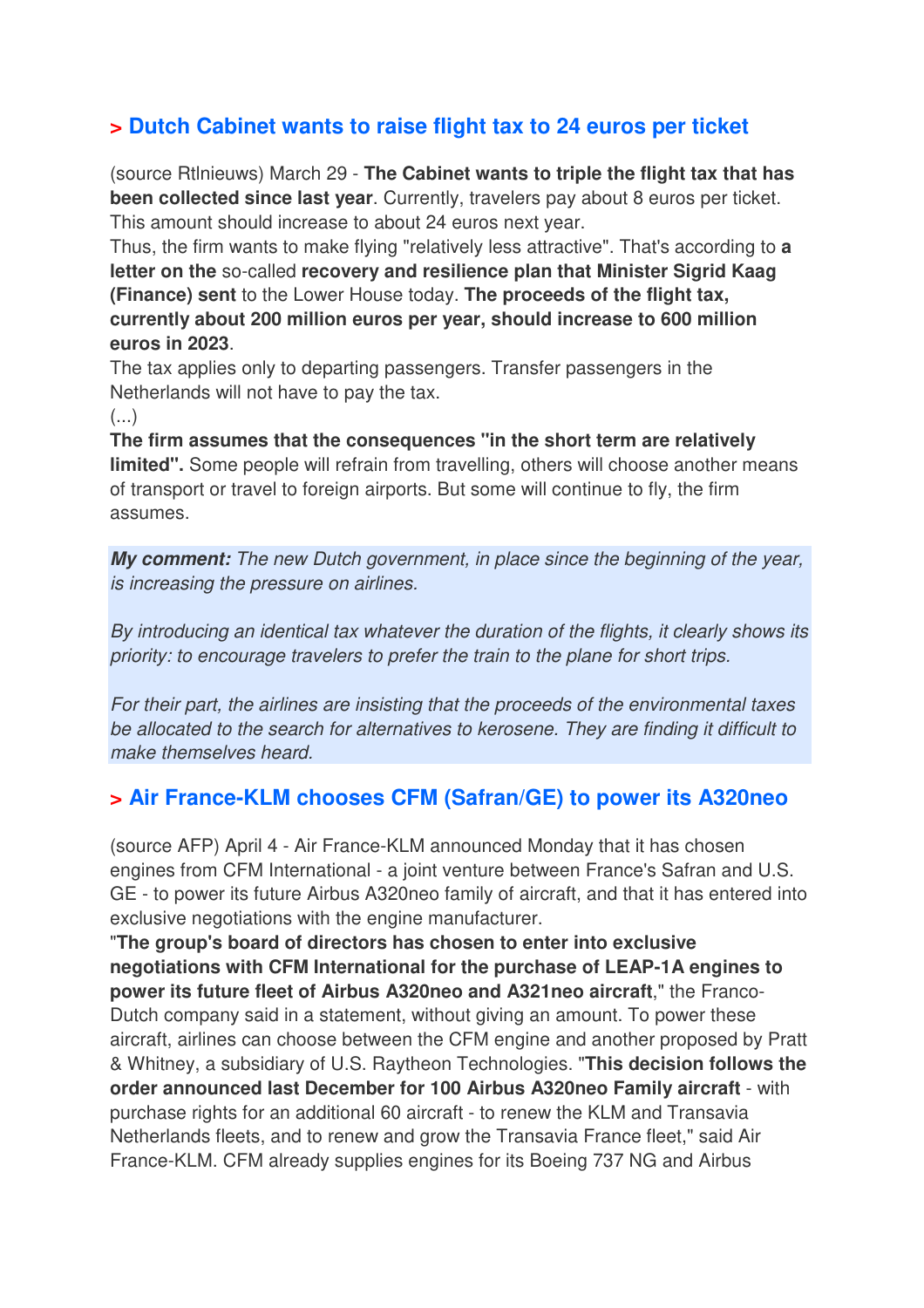A320ceo fleets.

.

.

Last year, Air France also received its first Airbus A220s, powered exclusively by Pratt & Whitney.

**My comment:** The choice of CFM engines is good news for AFI KLM E&M's maintenance business.

Unlike its rival Pratt & Whitney, Franco-American engine manufacturer CFM accepts that airlines are autonomous in maintaining their own and third-party engines.

#### **> Air France-KLM loses an appeal against a heavy European fine on air freight**

(Reuters source) March 30 - **Air France-KLM and its subsidiaries Air France and KLM lost their appeals on Wednesday against fines of tens of millions of euros**  imposed on them five years ago by the European Union's competition authority for a cartel in the air cargo market.

After being dismissed on Wednesday by the General Court of the European Union one of the two jurisdictions of the Court of Justice of the European Union (CJEU) **the airline group** said in a statement sent to Reuters, that it "**will analyze without delay this ruling with a view to an appeal to the Court of Justice**", the other jurisdiction of the CJEU

**Air France-KLM recalls that the amount of the fines imposed on it had been provisioned "up to 350.6 million euros**, including interest, in the accounts at December 31, 2021. "

**The European Commission had fined Air France 182.9 million euros, the highest fine, and KLM 127.1 million euros.** 

The total fine for the cartel of 12 airlines amounted to 776 million euros

**The penalty was first imposed in 2010 for a price cartel in the field of cargo between 1999 and 2006.** It was annulled in 2015 for procedural irregularities but reinstated two years later by the European Commission.

The European Union's Court of Justice on Wednesday upheld the fines imposed on Air France-KLM, Air France, KLM, Martinair Holland, Cargolux, Lufthansa and Singapore Airlines.

The Court reduced the fines imposed by the Commission on Japan Airlines, Air Canada, British Airways, Cathay Pacific Airways, Latam Airlines Group and its subsidiary Lan Cargo.

The penalties have been modified for SAS but the total fine remains unchanged. **Lufthansa and its subsidiary Swiss International Airlines are spared. They had alerted the antitrust authorities**.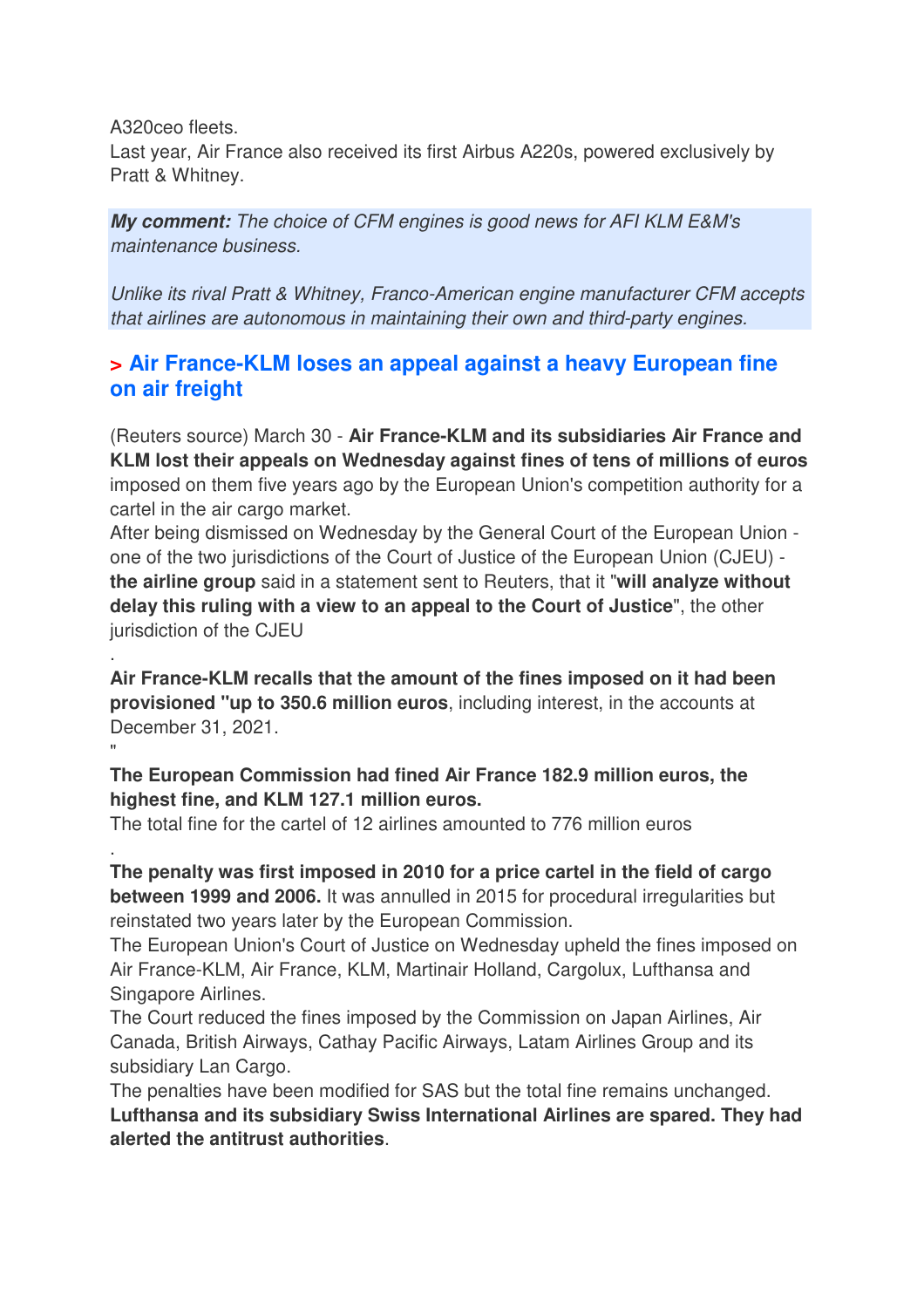**My comment:** By taking the initiative in 2006 to denounce the cartels on freight prices, the Lufthansa group escaped a fine estimated at several hundred million euros.

#### **> China: the aviation industry has further widened its losses in 2021**

(source AFP) March 31 - **The three main Chinese airlines have recorded last year more than 5 billion euros of losses**, penalized on their huge domestic market by epidemic resurgence and restrictions on travel abroad.

The first country affected by Covid-19, China has practically closed its borders since March 2020, which has drastically reduced air links with international destinations. (...)

In this context, **Air China has seen its losses in 2021 widen by** more than 15% over a year **to** 16.6 billion yuan (**2.3 billion euros**), announced Wednesday the national flag carrier.

 $\left( \ldots \right)$ 

For its part, **China Southern Airlines recorded** 12.1 billion yuan (**1.7 billion euros**) **in losses** last year, up 11.6% year-on-year.

(...) **China Eastern Airlines reported losses of** 12.21 billion yuan (**1.7 billion euros**) last year, up 3.1% year-on-year.

 $(\ldots)$ 

.

**My comment:** The "zero Covid" strategy is unavoidable in China. The health system is not ready for a Western-style policy of "coexistence" with the virus. The number of nurses per 1,000 people in China, for example, is seven times lower than in the US.

The relatively good performance of the Chinese domestic market does not allow Chinese airlines to compensate for the near closure of international routes. Their accounts remain in the red.

#### **> Ryanair forecasts 350 to 400 million euros loss for its 2022 fiscal year**

(source Boursorama) April 4 - **Ryanair** has tightened its loss forecast for its 2022 fiscal year and **now expects a range of 350 to 400 million euros, against a loss previously expected between 250 and 450 million euros**, the group announced Monday in a statement.

The Irish low-cost airline added that it carried some 97 million passengers during this fiscal year ended March 31, compared to 27.5 million for the previous fiscal year, at the height of the Covid-19 pandemic, but still far below the 149 million passengers recorded before the pandemic

**Ryanair says it has largely reduced its debt during its last fiscal year, to 1.5**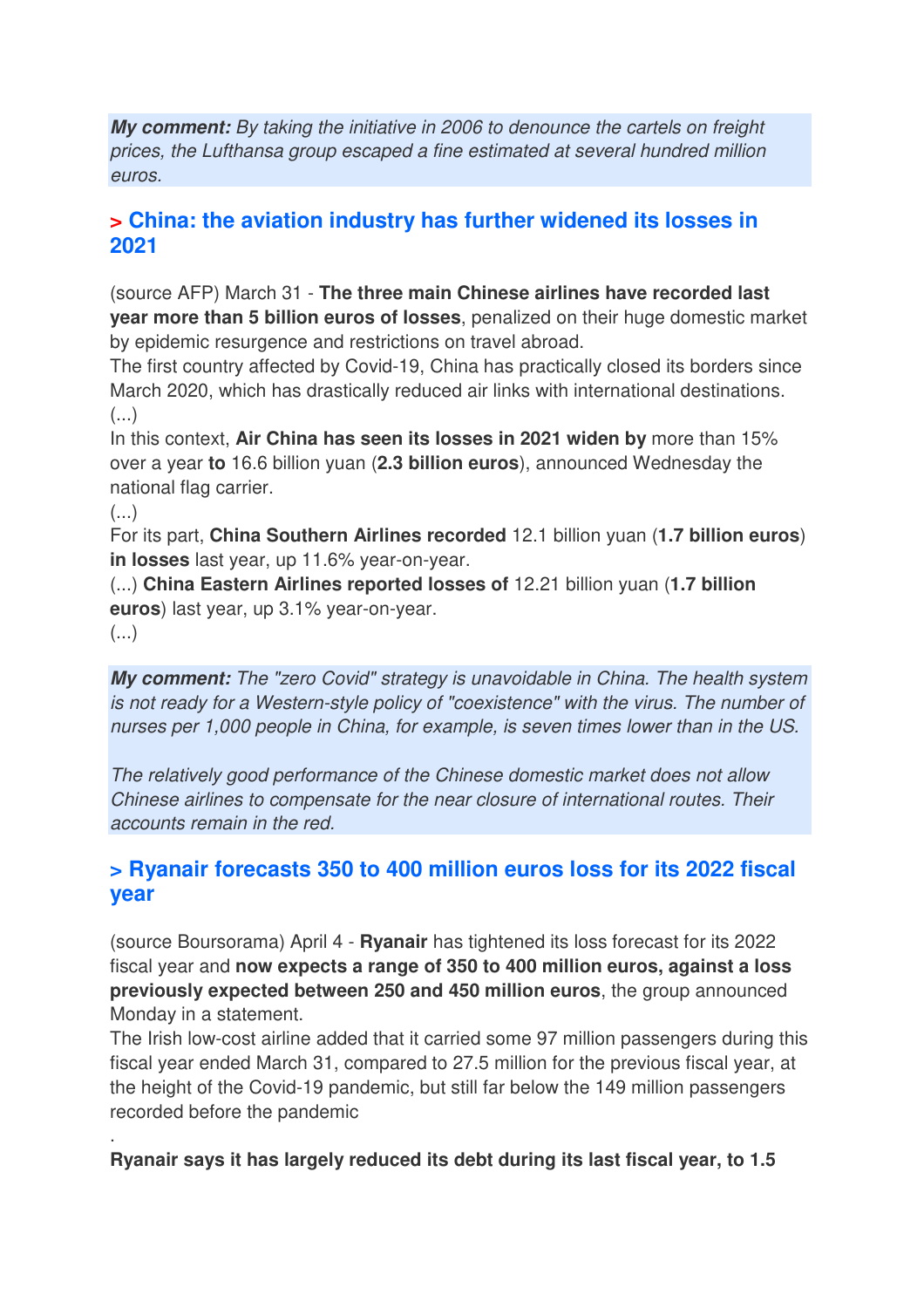#### **billion euros from 2.3 billion previously. In the midst of soaring oil and fuel prices, it says it has covered 80% of its jet fuel purchases for the fiscal year just beginning**.

(...)

Ryanair had suffered the worst fiscal year in its history in 2020-2021, with a loss of about one billion euros, and announced the loss of some 3,000 jobs.  $\left( \ldots \right)$ 

The group will publish its annual results on May 16.

**My comment:** Ryanair's fuel hedging strategy differs from most airlines.

At the beginning of the year, the low-cost carrier hedges most of its fuel consumption for the coming year.

If Ryanair managed to finalize its hedging contracts before the war in Ukraine broke out, it will have a clear competitive advantage.

#### **> The great return of the pilot shortage problem**

(source Journal de l'Aviation) March 29 - For two years now, the airline industry's main preoccupation has been to reduce costs, find financing and survive in an environment profoundly affected by the health crisis.

 $\left(\ldots\right)$ 

**Today, 76% of the world's fleet is active again**, according to a recent study by Oliver Wyman. And with it, airline crews are back in service. But the health crisis and its layoffs have left their mark, **bringing back an old problem: the pilot shortage**. Of course, it differs from region to region. According to Oliver Wyman, Africa, South America and **Europe are expected to have a moderate need, which training facilities will be able to meet**.

(...)

After a two-year hiatus, **the shortage is back in the United States**. With a very strong domestic market and substantial government support, **companies** were able to quickly restore their capacity to a high level. On the other hand, while they have been able to use partial work and unpaid leave to maintain their pilot workforce, they **have** also **experienced layoffs and numerous early retirements, which are expected to continue as the cabin crew population ages.** 

 At the same time, training programs have lost students. **The profession had already lost its glamour before the crisis; the collapse of the myth of secure employment and the obstacles posed by the cost, length and complexity of training may further dry up the pool of aspiring airline pilots**. Recognizing this, United Airlines has opened its own school with the goal of diversifying the student profile and broadening its base. It hopes to fill its need for 10,000 pilots by 2030, but is aware that "it will be difficult", in the words of its CEO Scott Kirby. Breeze Airways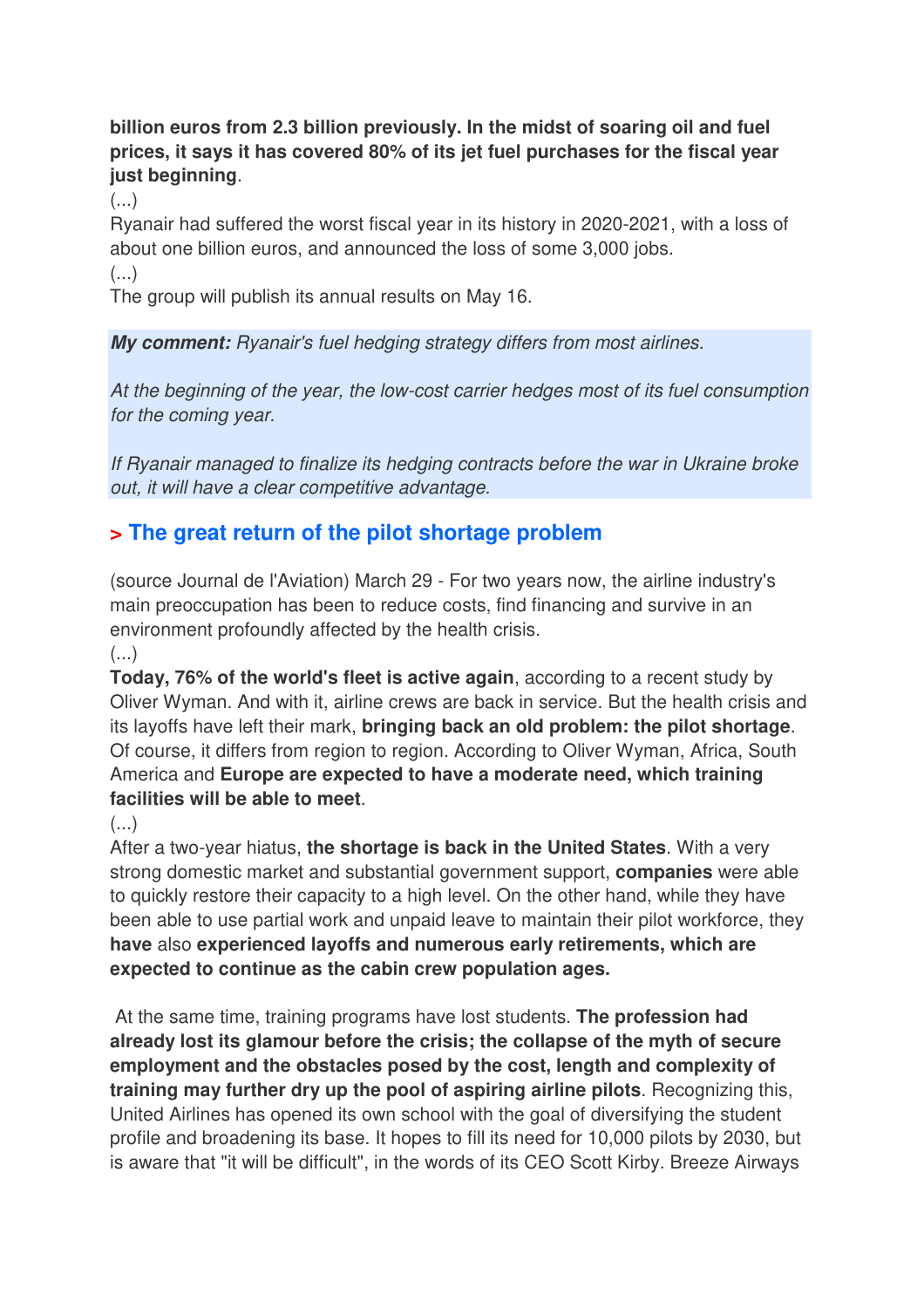has gone so far as to recruit pilots in Australia.

 According to Oliver Wyman, there will be a shortage of 12,000 pilots in the U.S. next year and 34,000 worldwide.

For the shortage regions, the U.S. in the immediate term, and the Middle East and Asia Pacific thereafter, **the issue of training capacity will be critical. But airlines will have to address another issue: how to improve the image of the profession in order to fill the cockpits?**

**My comment:** During the health crisis, the Air France-KLM group limited pilot departures to the strict minimum. It should be spared from the announced pilot shortage.

#### **> Air New Zealand to launch \$1.5 billion recapitalization as borders reopen**

(Reuters source) March 30 - **Air New Zealand Ltd said on Wednesday it would raise** NZ\$2.2 billion (**\$1.53 billion)** to shore up its pandemic-affected balance sheet and repay a NZ\$2 billion cash package from the government as New Zealand's international border reopens

**The fundraising will be done through a deep discounted rights issue and redeemable shares to** raise NZ\$1.8 billion, of which **NZ\$850 million will be used to repay outstanding debt to the** New Zealand **government**, which owns 51.9% of the airline

**The remaining NZ\$950 million will be used to strengthen the balance sheet** and facilitate recovery from the devastation caused by COVID-19, the carrier said. It has also taken on NZ\$400 million in new debt from the government for additional liquidity. "Now is the

time to position our airline for recovery," President Therese Walsh told reporters. (...)

**My comment: The** format of the recapitalization of Air New Zealand is similar to the one implemented by the European airlines. It combines a bond issue and a capital increase.

### **End of the press review**

.

.

#### **> Advice for employees and former employees who are shareholders**

You will find on my navigaction site the modalities of access to the managers' sites.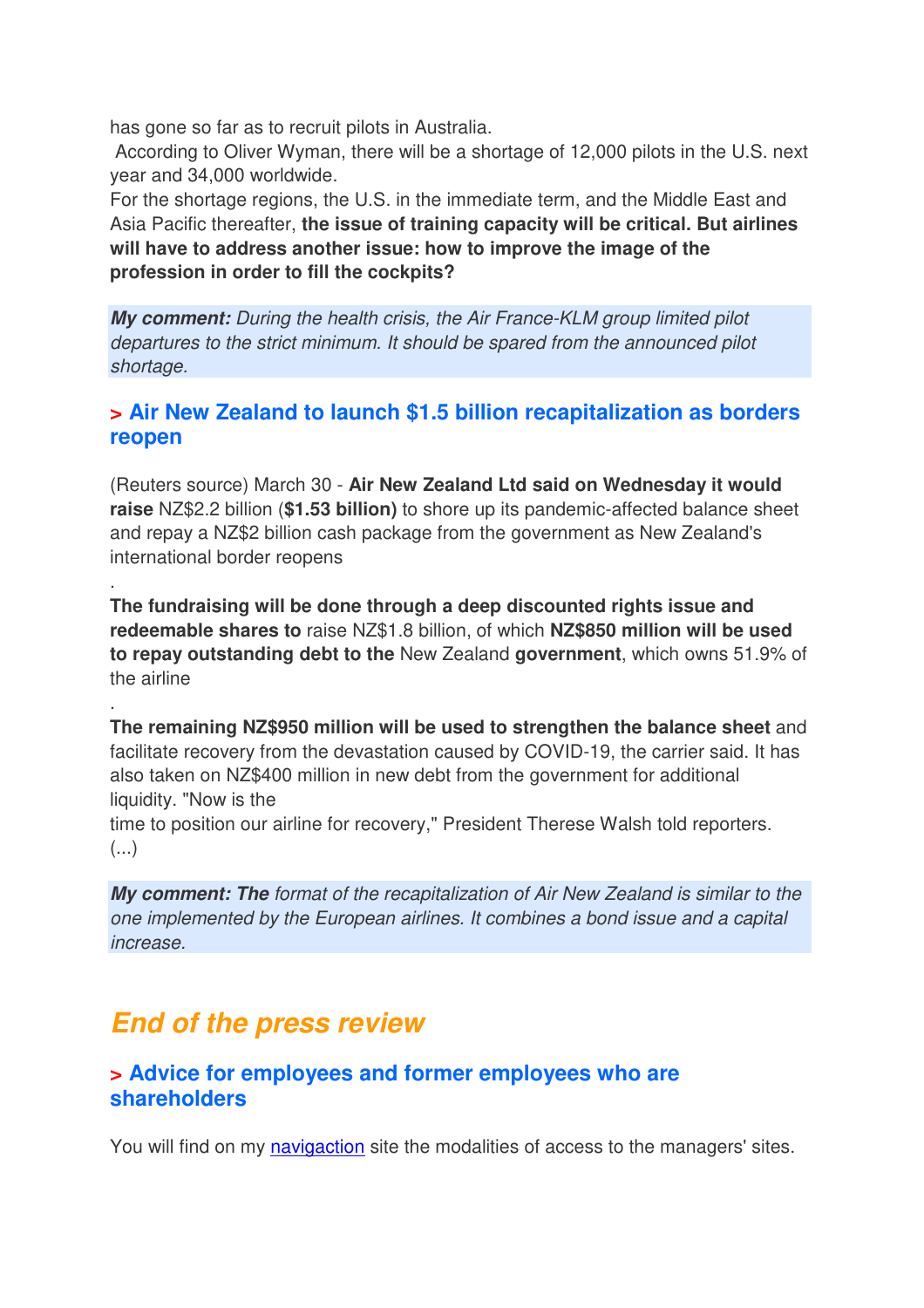To avoid forgetting to change your contact information each time you change your postal address, **I advise you to enter a personal e-mail address**. It will be used for all correspondence with the management organizations.

Keep all the documents related to your Air France-KLM shares in one place: all the letters you receive from the different managers, Natixis, Société Générale, your personal financial institution if you bought your shares through it.

#### **> My comments on the Air France-KLM share price trend**

**Air France-KLM shares** closed at **4.107 euros** on Monday 4 April. **It is up this week by +1.58%.** 

#### **After falling to €3.295 in early March, it has rebounded by +24% in four weeks.**



Before the coronavirus epidemic, Air France-KLM shares were at €9.93.

Evolution of the Air France-KLM share price over five years. The sharp drop corresponds to the beginning of the Covid-19 epidemic.

**The analysts' average (consensus) for AF-KLM shares is 3.31 euros**. The highest price target is 5.50 euros, the lowest 1.30 euros.

You can find the details of the analyst consensus on my blog. I do not take into account the opinions of analysts prior to the beginning of the health crisis.

**Brent crude oil** (North Sea) is **down sharply this week from -\$14 to \$106**.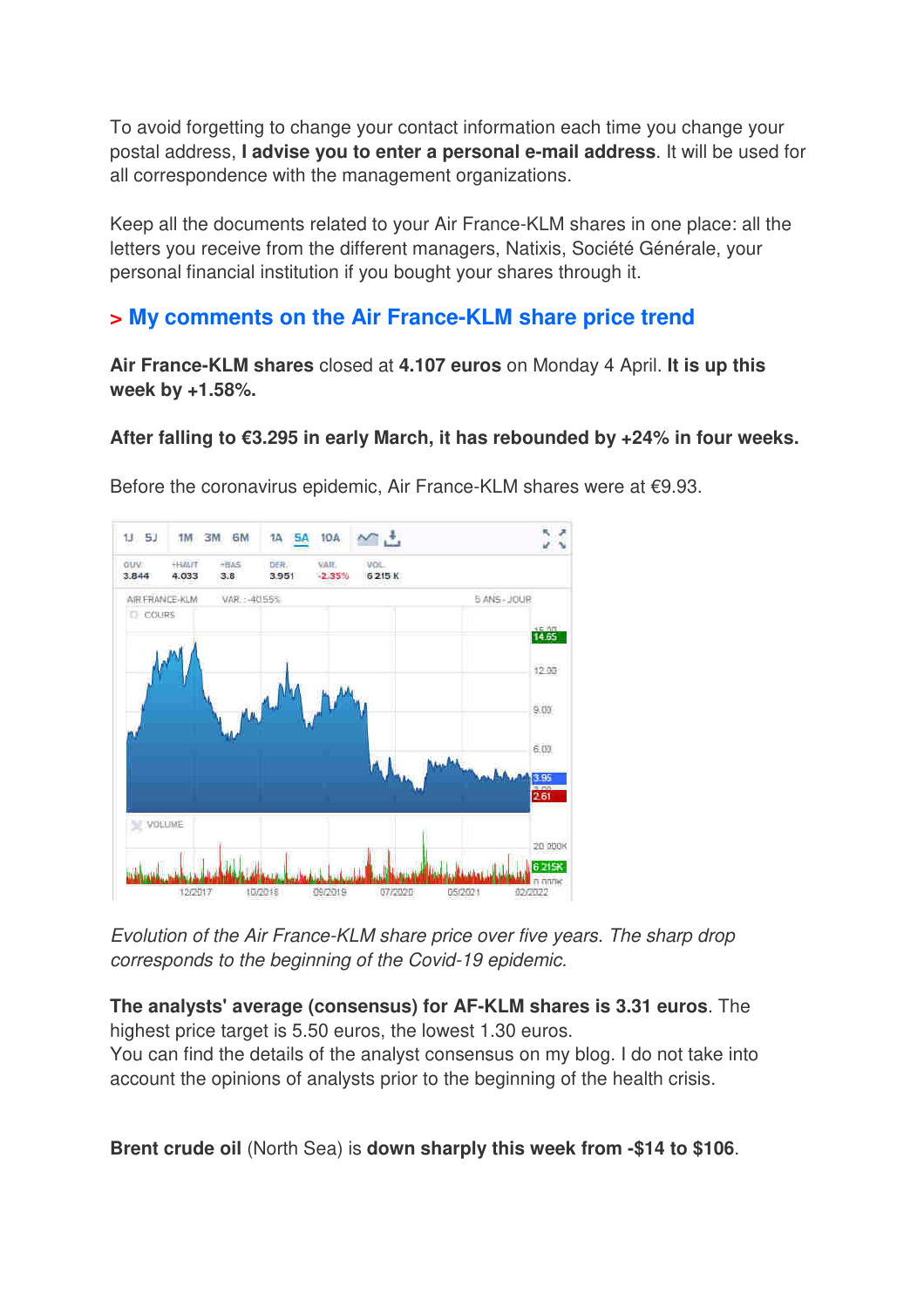**The crisis in Ukraine is behind the rise in oil prices, which is** also affecting copper and gold.

#### **At the beginning of March, Brent crude reached \$132, close to its record of \$150 (in 2008).**

At the end of October 2020, it was at a low of \$37.



Evolution of oil prices over ten years. The sharp drop corresponds to the beginning of the Covid-19 epidemic.

#### **This information does not constitute an invitation to sell or a solicitation to buy Air France-KLM shares.**

You can react to this press review or send me any information or thoughts that will help me better carry out my duties as a director of the Air France-KLM group.

#### **You can ask me, by return, any question relating to the Air France-KLM group or to employee share ownership...**

See you soon.

To find the last press reviews of Monday, it is here

#### **If you like this press review, please pass it on.**

New readers will be able to receive it by giving me the email address of their choice.

# **| François Robardet**

**Director of Air France-KLM representing the employees and former employees shareholders of PNC and PS. You can find me on my twitter**